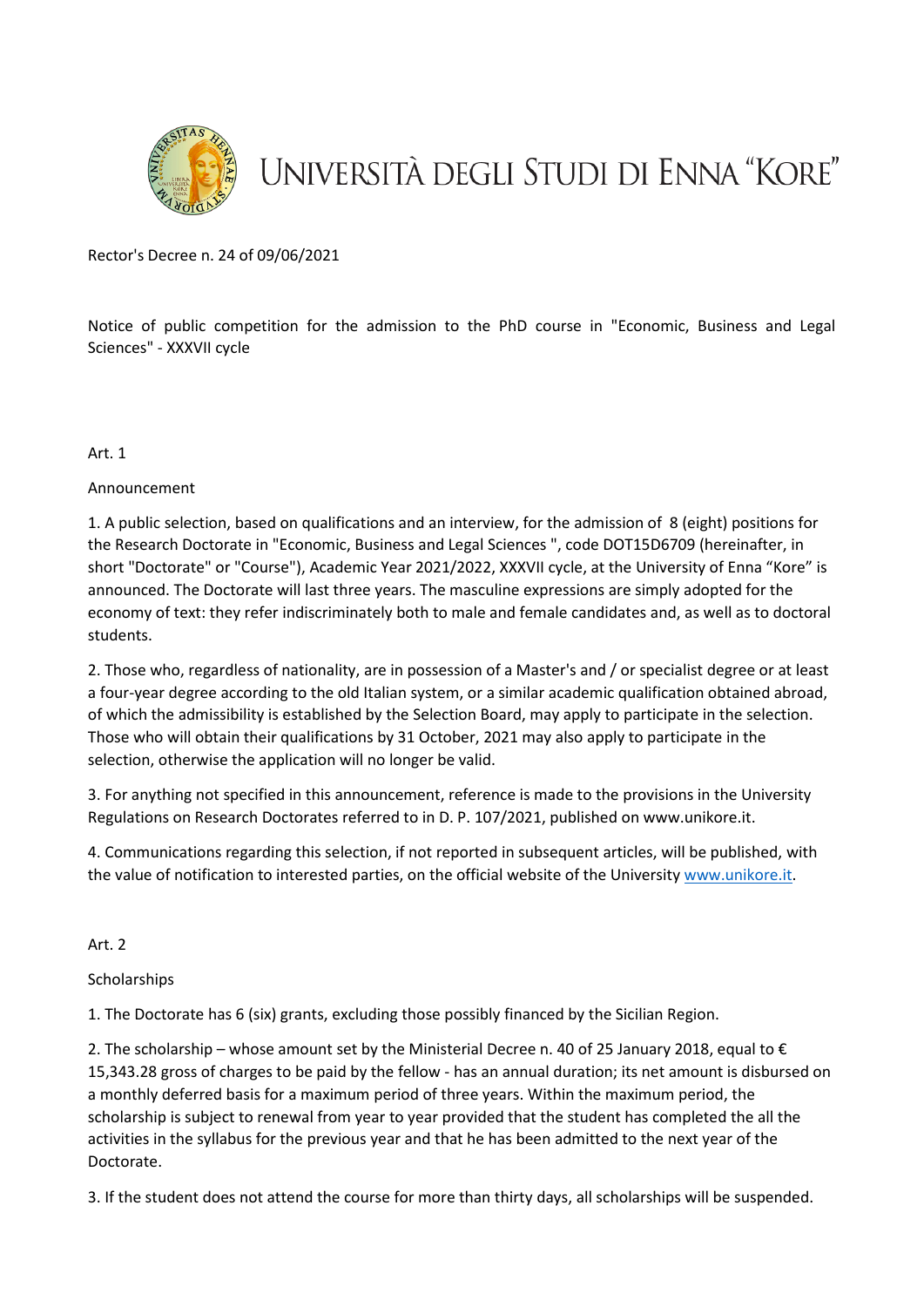4. The scholarship will be increased to a maximum of 50% in proportion and in relation to the internship periods abroad provided, not before enrollment to the second year, by the internship program and previously authorized; this increase cannot be paid for a period exceeding half of the overall duration of the Doctorate. The periods of activity carried out abroad will normally have a total duration of six months or more.

5. Starting from the second year, each PhD student is ensured, within the financial resources of the University, a budget for research activities in Italy and abroad for 10% or more of the scholarship value. The Board of Directors, on the opinion of the Academic Senate, annually decides on the amount and methods of disbursement of the aforementioned budget. If the PhD student has not been positively assessed for the renewal of the scholarship, or renounces it, the unused amount remains at availability of the University.

6. The scholarship is provided exclusively to those who do not have, during the period of entitlement to the scholarship, an annual income which exceeds the annual amount of the same scholarship.

# Art. 3

Application for the participation in the selection and attachments

1. The application to participate in the selection procedure must be registered online, under penalty of exclusion, by 12:00 CET on the thirtieth day following the publication of the notice relating to this announcement in the Official Gazette of the Italian Republic (if the deadline falls on a public holiday, it is understood to be postponed to the first following working day), using the appropriate electronic form accessible from the same publication page of this Notice on the University website www.unikore .it >>> Scientific research >>> Research doctorates, and following the instructions.

2. The following must be uploaded to the application form:

• curriculum vitae et studiorum, with any attachments, drawn up according to the ATTACHMENT B model;

• degree diplomas or related replacement certificates with indication of the degree grade point average (in the case of a degree to be achieved by 31 October 2021, an appropriate certification from the university certifying the exams taken with an indication of the grades obtained);

• up to a maximum of 3 publications with an ISBN or ISSN code, produced in digital files in pdf format;

• a research project proposal drawn up according to the model ANNEXURE C;

• (where applicable) a document or declaration proving possible achievements of eligibility from a previous admission procedure to a doctorate, indicating the university, the academic year, the date of publication from the eligibility ranking list. Eligibility is taken into consideration only if it has not been used, that is, it has not resulted in enrollment in the doctorate to which it refers.

• proof of payment for the competition fee of € 98.50 (ninety-eight and fifty) made to the University of Enna, IBAN account IT97W0503616800CC0551777711, at the Banca Agricola Popolare di Ragusa, situated in Enna, indicating:

[Surname and Name of the candidate] «Selection for PhD DOT15D6709».

• a valid identification document.

• the list of all assessable qualifications presented.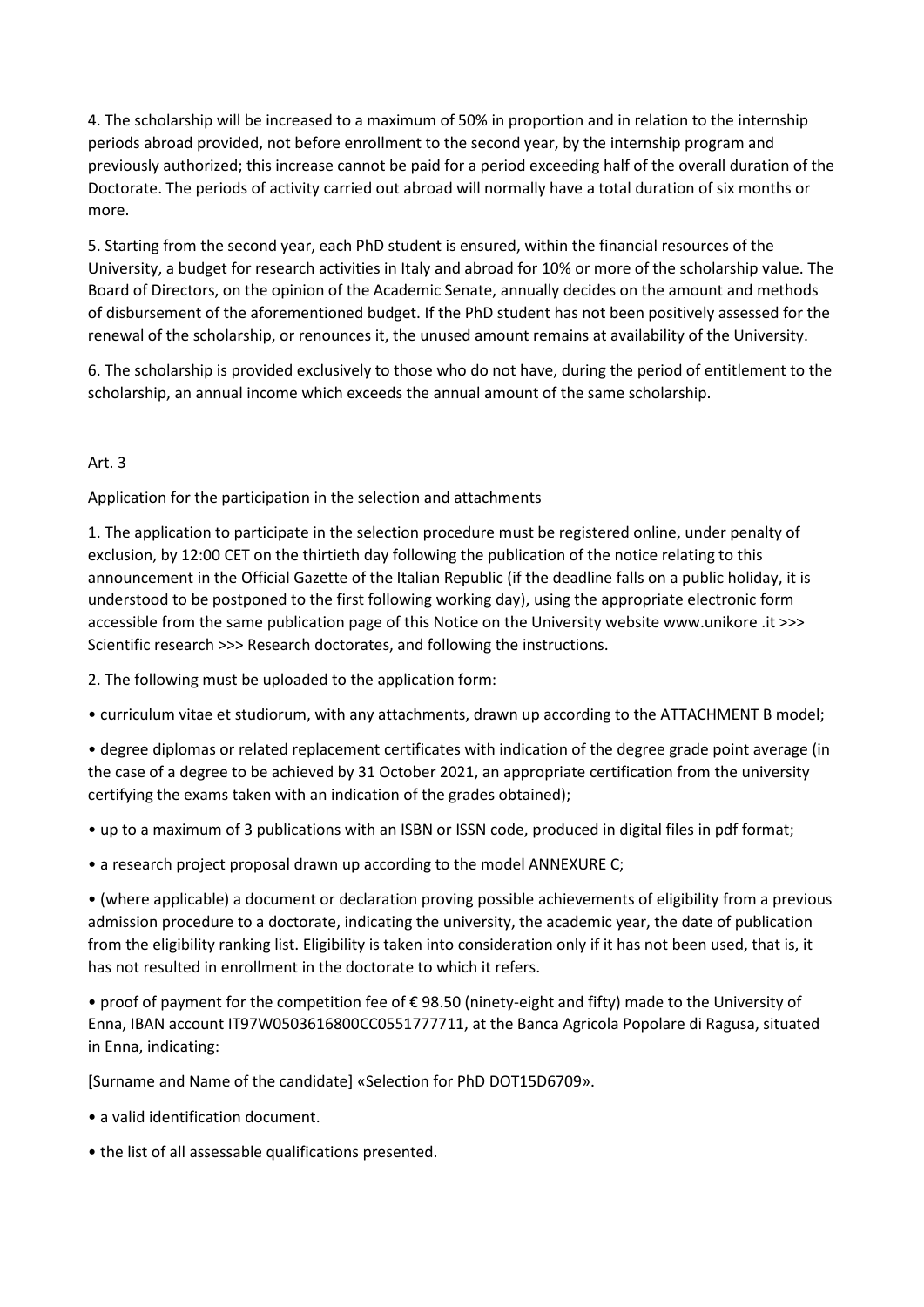3. The application may contain up to a maximum of two letters of recommendation. Only letters written and signed by full professors, including retired professors of Italian or foreign universities other than the Kore University of Enna, and by any means are not members of the Doctoral Board of Professors, will be taken into consideration. to, who among other things expressly declare that they know or have known the candidate.

4. When submitting the participation application for the admission procedure, the candidate must declare whether he / she is in possession of a disability certification, specifying, if so, which aids or organizational measures are needed for the interview preparation by the University.

5. Admission to the selection must be considered subject to all candidates. In fact, the University reserves the right to ascertain the authenticity of the documentation produced and may, at any time, by reasoned provision of the Rector, exclude the candidate from selection procedure or from the same Doctorate due to the lack of the prescribed requirements, the presence of false declarations or for other impeding reasons. Any exclusion measure will be sent to the interested party at the e-mail address indicated in the application.

6. In compliance with the operational and qualitative standards of the University and the Regulations (EU) 2016/679, the candidates who submit their application form, according to the proceedures described in this article, will receive, at the email address indicated by them in the application, a unique alphanumeric identification code. In the documents made public by the Kore University of Enna, relating to this selection procedure, the identification of each candidate will take place solely through this code, with the exception of the general merit eligibility ranking list.

# Art. 4

# Selection of nominations

1. The admission procedure is handled by a jury appointed by the Rector and set up in accordance with the provisions of the University Regulations.

2. The selection for admission to the PhD course is based on qualifications and interview. Its aim is to verify the candidates' preparation, ability and aptitude.

3. The qualifications evaluation is the preliminary step to be called upon for the interview. Only the following are considered qualifications that can be evaluated - provided, however, that they have been presented at the same time as the application form and do not comply with the requirements contained in the previous article 3, paragraphs 2 and 3 – are exclusively the following:

a. qualifications for admission, relative only to the grade obtained in the master's degree or equivalent (or, if there are more degrees, to the degree with the highest grade). In the event of a degree to be achieved by October 31, 2021, the weighted average of the marks out of thirty obtained in the exams passed is evaluated, recalculated in one hundred and ten;

b. the curriculum vitae et studiorum;

- c. publications;
- d. letters of recommendation from full professors;
- e. previous eligibility not used for admission to research doctorates;
- f. the proposal of a research project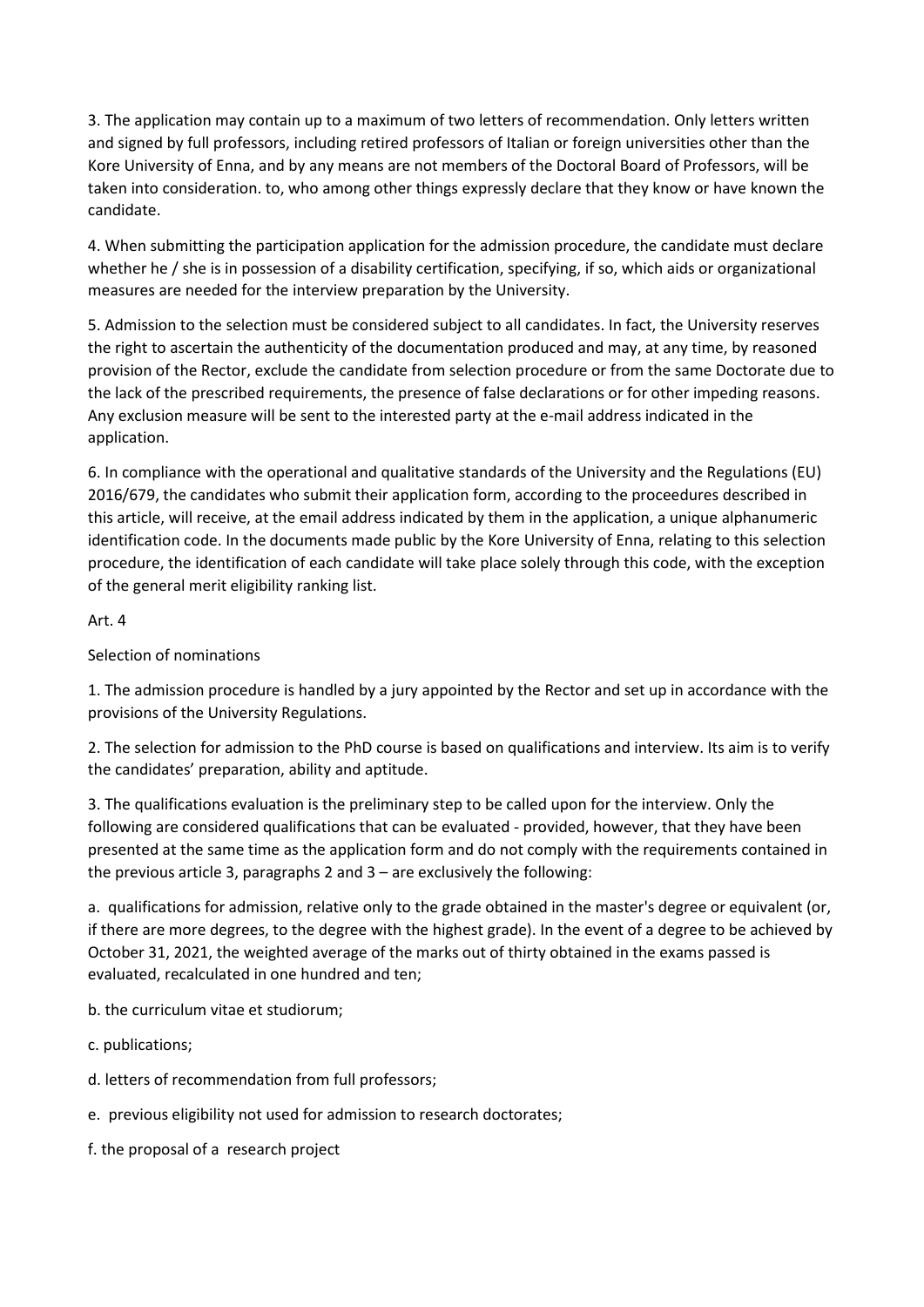4. The Commission may attribute a maximum of 100 points to each candidate, which can also be used in fractions of 0.50 each, of which 65 are intended for qualifications that can be assessed, according to the following distribution referring to the corresponding letters of the previous paragraph :

a. up to 15 points for a Master's degree (or corresponding title), according to the table ATTACHMENT D;

b. up to 5 points attributed to the curriculum vitae et studiorum: the maximum score corresponds to the simultaneous presence of any additional degrees to the admission qualification, post-graduate qualifications subsequent to Master's or equivalent degrees, post-graduate State qualifications, documented activities of collaboration in research projects at public or private bodies and in other activities and competences deemed significant by the Commission;

c. up to 5 points for publications, provided they are additional to the degree thesis, with a limit of 2.5 points for a single publication, according to the evaluation of the Commission;

d. up to 5 points for letters of recommendation, with a limit of 3 points for a single letter, based on the Commission's assessment;

e. 5 one-time points for eligibility for previous selections for admission to PhD courses at the Kore University of Enna or in other Italian or foreign universities, regardless where the candidate falls on the ranking eligibility list and the cycle to which they refer, provided that they are not used for attending the relative doctorate;

f. up to 30 points for the proposal of a research project according to the Commission's assessment.

5. The evaluation of the qualifications referred to in letters b), c), d), f) is carried out by the Commission who is specialized in specific research topics of the Doctorate, indicated in ATTACHMENT A. The scores relating to the qualifications referred to in letters a) and e) is instead determined ex officio and subsequently validated by the Commission, except for non-Italian qualifications, for which the assessment is carried out exclusively by the Commission on the basis of specific correspondence scales it identifies to. The evaluation of the research project proposal neither binds the candidate nor the University for the purposes of the subsequent project to be followed during the PhD course in case of admission.

6. Candidates who have obtained no less than 21/30 in the evaluation of the research project proposal are admitted to the interview. Candidates admitted to the interview are required to present themselves to support it - with a suitable identification document - on 14 September 2021 at 10:00 at the office that will be announced on the University website together with the list of admitted .

7. The interview focuses on the research topics of the Doctorate, listed in ANNEXURE A and on the qualifications produced by the candidate. For the evaluation of the interview, the Commission has 35 points.

8. During the interview, regardless of whether any language certificates are produced, the Commission verifies the appropriate level of competence in the Italian language for candidates whose mother tongue is different from Italian, and in English for candidates whose mother tongue is Italian, with reference to the scientific elements covered by the interview in both cases. The Commission takes into account the outcome of these specific skills when assigning the overall score referred to the interview.

9. Once the candidates' competencies have been evaluated, the Commission draws up a general ranking list of merit which will only include the candidates who have obtained a score of 24 thirty-fifths or more on the interview.

10. Following the verification that the procedures have been done in accordance to the regulations by the President of the University, the eligibility ranking list of the candidates will be approved by the Rector with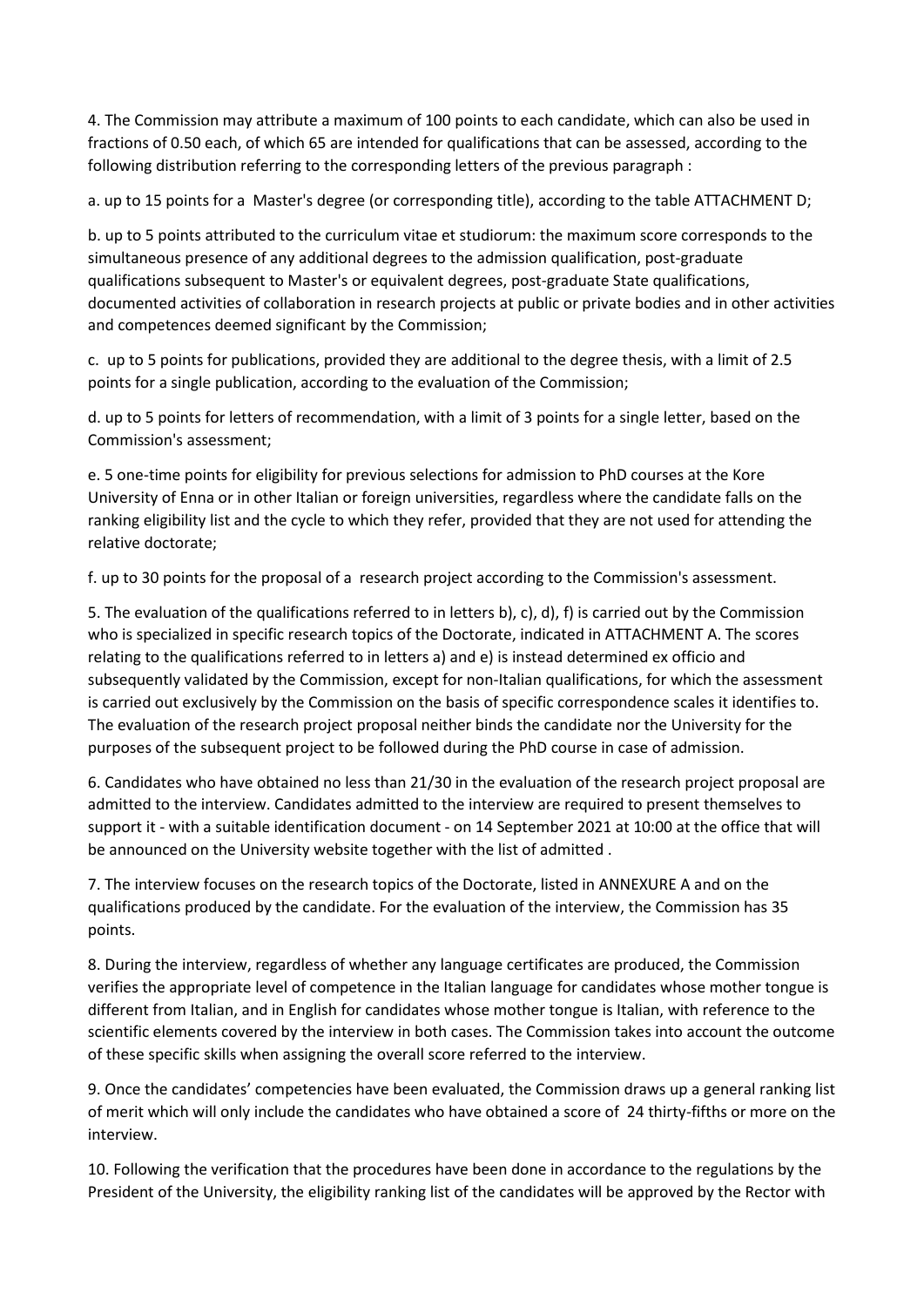his own decree, which has the value of a definitive provision. The list will be posted exclusively on the University website. Complaints are allowed within 5 days for the sole purpose of rectifying any material errors. Ineligible candidates will be notified by email, as their names will not be made public.

11. Candidates placed within the eighth place in the final eligibility ranking list will access the PhD program as winners of the admission procedure. In the case that candidates obtain the same scores, the youngest candidate precedes. The rights of the less well-off for the purpose of awarding scholarships are reserved. In the event of any renunciation by those entitled, the same number of candidates will take over before the start of the Course if they follow the order of the eligibility ranking list. The scrolling of the eligibility ranking list after the start of the course, however by the end of the first quarter, is subject to the favorable opinion of the College of Doctors.

# Art. 5

Tuition and contributions

1. The annual tuition for access to and attendance at the Doctoral Course is Euro 3,500.00, distributed in two installments:

- first installment of € 1,500.00: to be paid by the deadline for enrollment; in subsequent academic years by 30 October of each year.

- second installment of € 2,000.00: by 22 December of each year.

2. The amount due must be paid to account no. IT97W0503616800CC0551777711. The annual contribution is due by all members, including scholarship winners, except in cases where the total or partial exemption is expressly provided for.

# Art. 6

Registration application

1. Successful candidates must register for the Doctorate by 7 October 2021, under penalty of forfeiture of the acquired right.

2. Enrollment must be formalized by:

a. the payment of the first registration installment of 1,500 Euros by 7 October 2021;

b. the compilation of the enrollment application in the Doctorate and the mandatory declarations, according to the model that will be made available on the University website;

c. a photocopy of the candidate's fiscal code and a valid identification document.

3. Each scholarship recipient must also declare:

a) to have not previously benefited from another scholarship (even for a single year or fraction thereof) in a PhD course;

b) not to combine the scholarship itself with any other scholarship awarded for any reason except with those granted by national or foreign institutions useful for integrating research activities abroad;

c) to be aware that the scholarship is provided exclusively to those who do not possess, during the scholarship period, an annual income exceeding the amount of the annual scholarship, and to promptly communicate if they have exceeded the aforementioned scholarship income limit;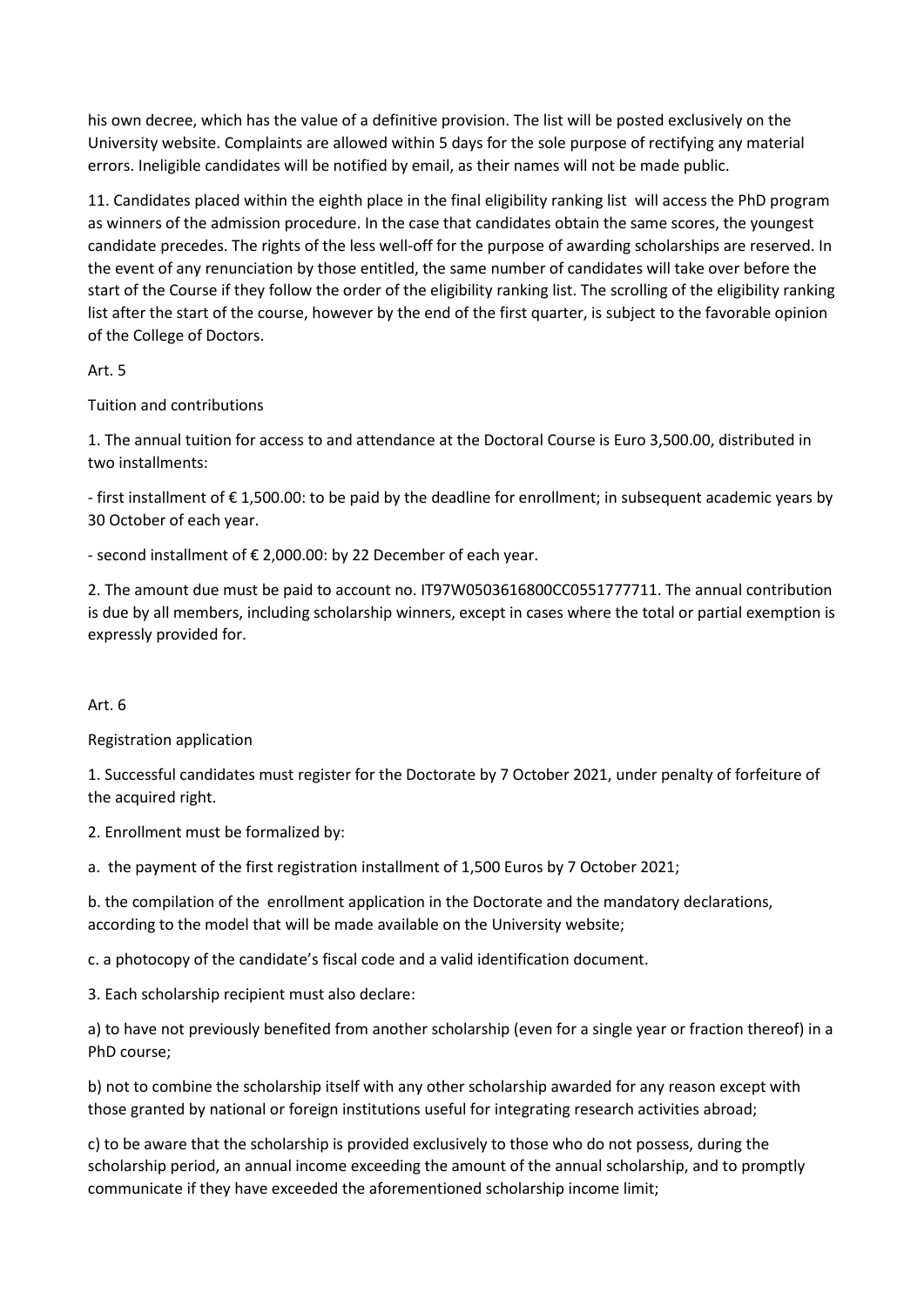d) to repay the monthly scholarship received in the year in which the income limit was exceeded;

e) to be available to study and research abroad, for the period provided for by the PhD program and to be aware that failure to carry out the activities abroad will result in the revocation of the entire scholarship.

4. Winners who are non-Italian citizens must possess the following requisites by the expiry date of the enrollment application:

(a) enjoy civil and political rights also in the States of belonging or origin, unless otherwise stated;

(b) to be in possession, with the exception of the having Italian citizenship, of all the other requisites envisaged for Italian citizens.

## Art 7.

Attendance, rights and obligations of doctoral students

1. Admission to the Doctorate involves an exclusive full-time commitment. For details relating to attendance, rights, prohibitions, and obligations the of doctoral students, please refer to the relevant University Regulations.

2. Doctoral students are required to observe the provisions of the Code of Ethics of the University of Enna "Kore" available on the website: [www.unikore.it](http://www.unikore.it/)

Art. 8

Final exam and graduation

1. The PhD thesis, written in Italian or English, or in another language which will be authorized by the Academic Board, must be accompanied by an abstract in Italian if the thesis is produced in English or in another foreign language, in English if the thesis is produced in Italian. The thesis, after evaluation, is publicly discussed before a Commission appointed by the Rector.

2. There is a final exam fee of € 400, including legal taxes.

3. The title of research doctor (abbreviated to "Dott. Ric." Or "Ph.D.") is obtained only if the candidate receives a positive evaluation for his/her research thesis, upon passing the final exam in conclusion of the legal duration of the course, and is conferred by the Rector.

Art. 9

Treatment of personal data and person in charge of the procedure

1. The requested data are necessary for management purposes of this selection and for any registration, according to the principle of minimization imposed by the R.G.P.D. 679/2016.

2. Pursuant to Law no. 241 and subsequent amendments and additions, the person responsible for the procedure referred to in this announcement is the Director General of the Free University of Enna "Kore", dr. Salvatore Berrittella.

Art. 10

Final regulations

1. The consigning of the application for admission to the selection referred to in art. 3 implies the acceptance by the candidates of the rules contained in this announcement and of the University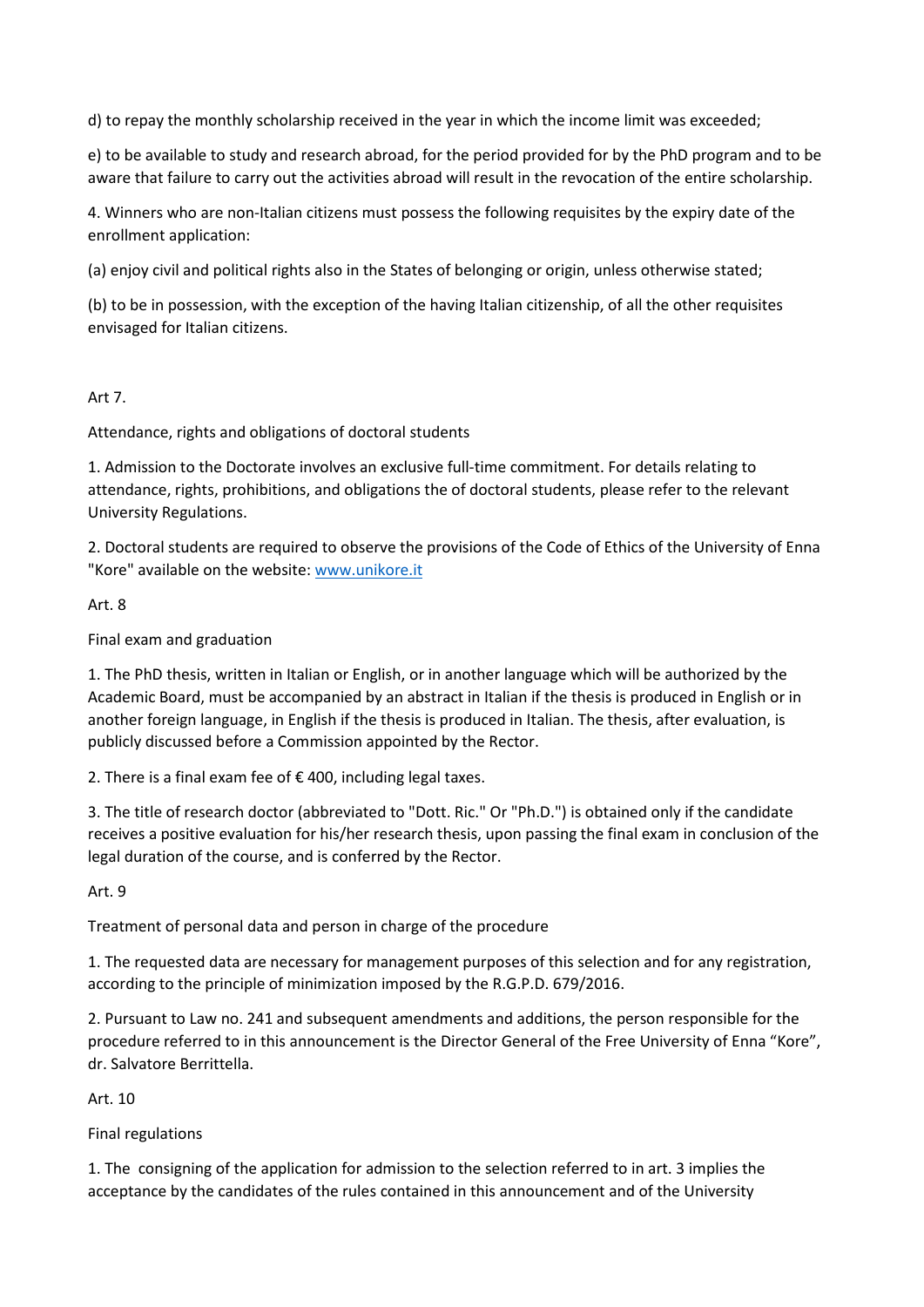Regulations to which it refers. Failure to comply with the regulations will result in exclusion from the admission competition or exclusion from the Doctorate.

2. For anything not explicitly specified in this announcement and in the University Regulations, reference should be made to the laws and regulations in force on the subject of research doctorates, within the limits of applicability to non-state universities.

3. An edition in English is produced of the essential contents of this Announcement. In the event of any disputes, this text in Italian will only be valid.

4. The following attachments cited in the text constitute integral parts of this announcement:

ATTACHMENT A - Summary sheet of the PhD course;

ATTACHMENT B - The curriculum vitae et studiorum drafting template;

ATTACHMENT C - Indications for the preparation of the proposal of the research project;

ATTACHMENT D - Evaluation table for the Master's or equivalent degree.

THE RECTOR

Prof. Giovanni Puglisi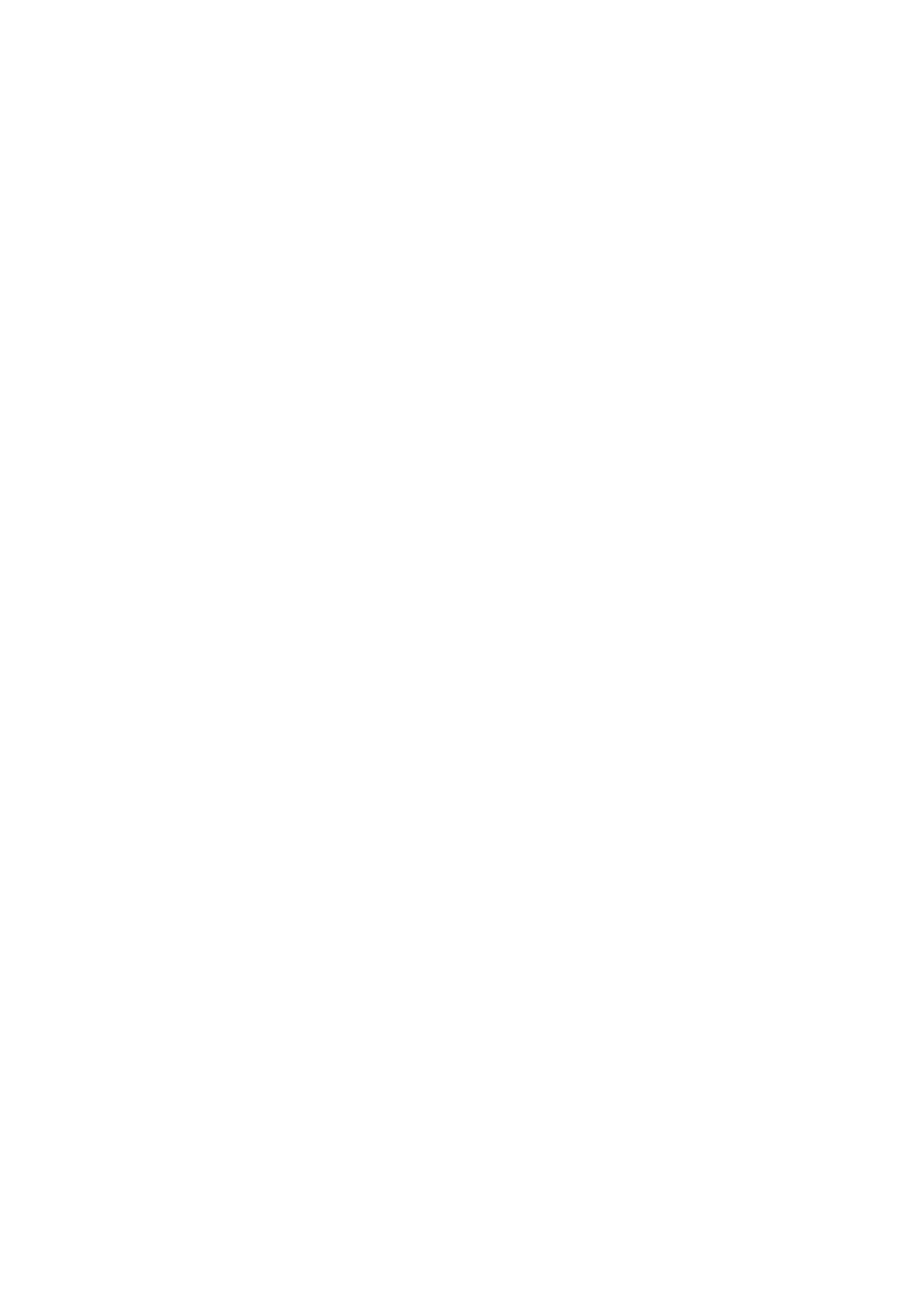#### ATTACHMENT A

#### RESEARCH DOCTORATE IN

#### ECONOMIC, BUSINESS AND LEGAL SCIENCES

Requirements for admission All Master's degrees Other requirements English is required. Course objectives

"The research doctorate provides the necessary skills to carry out highly qualified research activities in public and private sectors, as well as qualifying also in the exercise of freelance, contributing to the creation of the European Higher Education Area and the European Research Area" (Ministerial Decree of February 8, 2013, n.14, art.1).

The Doctorate in "Economics, Business and Legal Sciences" aims to train doctoral students on theoretical, methodological and analytical knowledge in order to be able to develop a rigorous research project on economic, business and legal issues, i.e. transversal to the three areas. The Doctorate focuses on the problems that economic, institutional and legal systems, and the companies within them, face in the new international scenario, characterized by European economic and monetary integration, and by the emergence of new economic-political powers in a non-European context. . The Doctorate represents the natural completion of the Master's degree courses in economics and business management and the Master's degree in law offered at the Kore University. The training objectives are aimed at the advancement of knowledge in economics of local development and production systems, economy and management of business and innovation, extended public law and private law of the economy.

Disciplinary and interdisciplinary teaching activity

Ad hoc courses foreseen in the training process:

Total credits: 120, number of courses: 10, of which final assessment is expected: 0

| Courses borrowed from master's degree courses        |     |  |  |  |
|------------------------------------------------------|-----|--|--|--|
| Courses borrowed from degree courses (first level)   |     |  |  |  |
| seminar cycles                                       | YFS |  |  |  |
| Research stays                                       | YFS |  |  |  |
| ITALY - outside the institutions involved            |     |  |  |  |
| ABROAD - outside the institutions involved           |     |  |  |  |
| Average expected period (in months per student)<br>6 |     |  |  |  |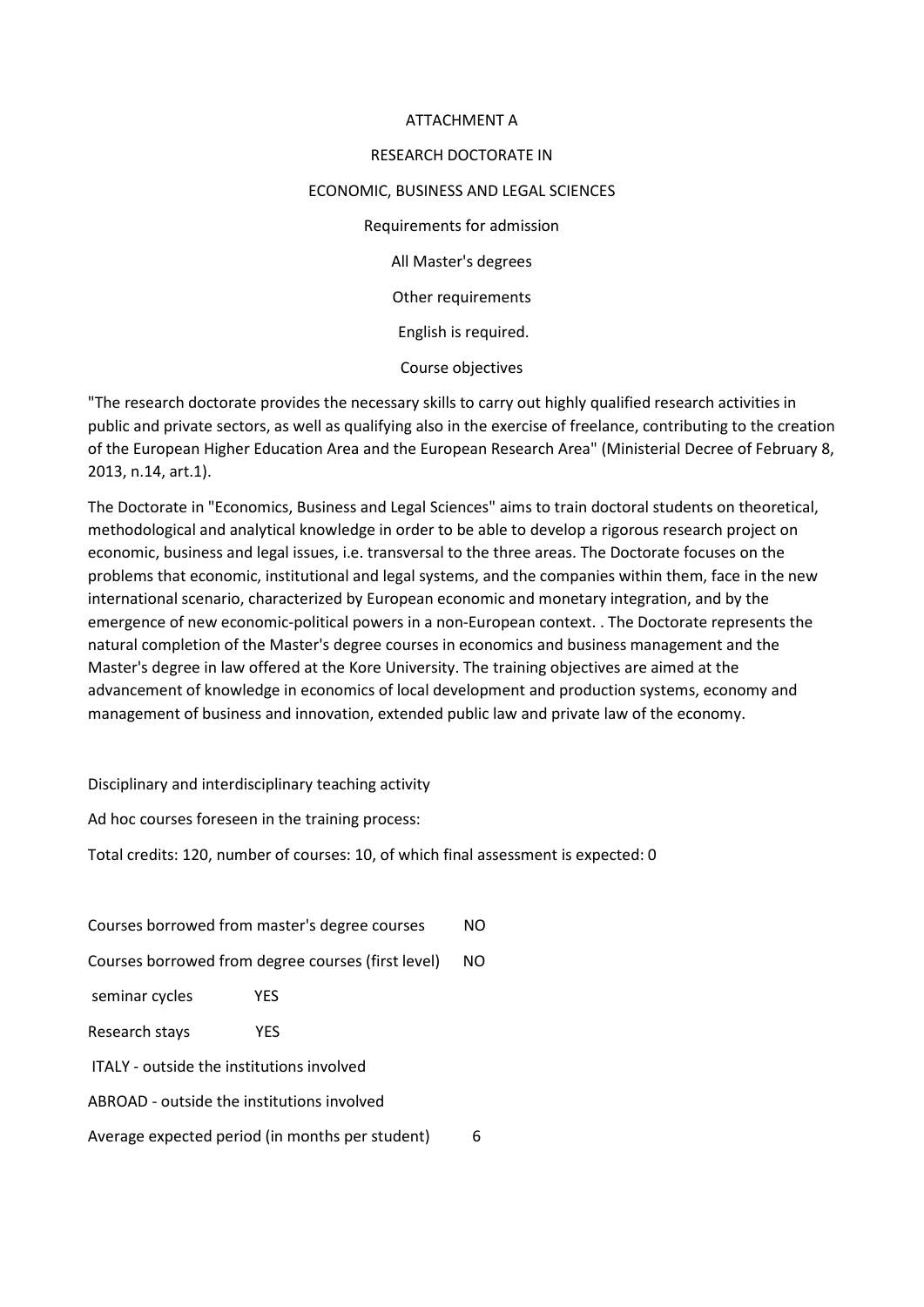## ATTACHMENT B

Curriculum vitae et studiorum drafting template

The recommended curriculum model is the Europass model of the European Union. The accepted languages are Italian and English.

To draw up the curriculum in a suitable way free of charge, it is advisable to avoid models present on the web and to:

1) go directly to the Europass website at this address:

https://europa.eu/europass/eportfolio/screen/cv-editor?lang=it

2) select the language in which the curriculum is compiled on the top left;

3) insert the photo by uploading it from your computer;

4) fill in the mandatory sections and those deemed necessary (click on the "i" symbol - when present - to obtain clarifications);

5) record the data entered at the end of each page by clicking on "Save" (PLEASE NOTE: by clicking on "Next" the curriculum will already be generated. In case of error, you can always go back);

6) add the sections you want to fill in one by one, selecting them from the drop-down list that appears after saving each page. For example, add the "Publications" section if you have one, add the "Language skills" section to indicate those you have, etc;

7) when you believe you no longer need to add sections, click on "Next", check that the texts entered are the ones you want;

8) choose one of the available models indicated on the left of the page;

9) then download the resulting curriculum in PDF format onto your computer

10) upload the PDF file from your computer to the University website on the page dedicated to the admission application to the PhD at the time of drafting the same.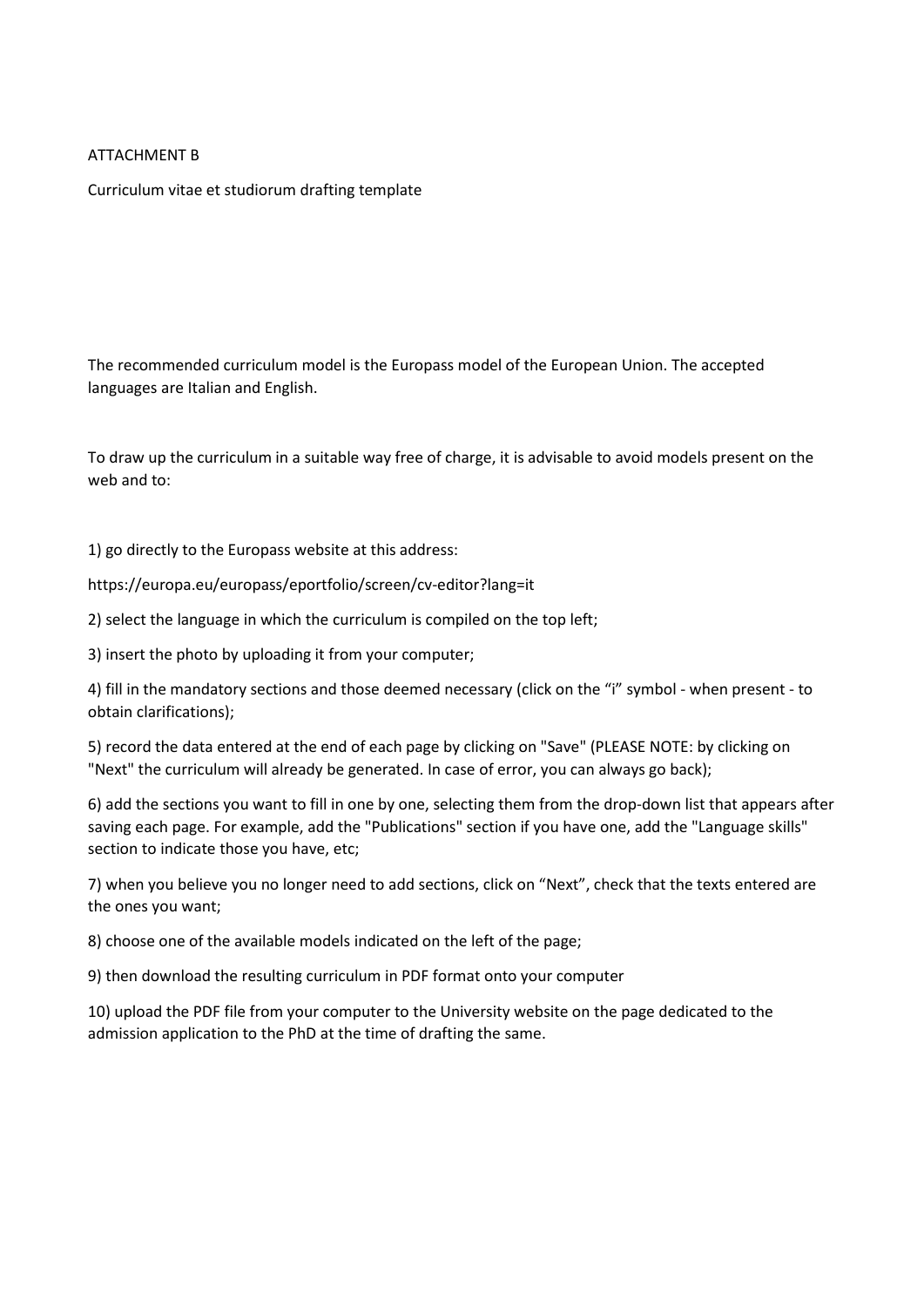## ATTACHMENT C

Indications for drafting the research project proposal

Key words (indicate at least 3) \_\_\_\_\_\_\_\_\_\_\_\_\_\_\_\_\_\_\_\_\_\_\_\_\_\_\_\_\_\_\_\_\_\_\_\_\_\_\_\_\_\_\_\_\_\_\_\_\_\_\_\_\_\_\_\_\_\_\_

| Doctoral Code ________________________ |                                                                |
|----------------------------------------|----------------------------------------------------------------|
| possibly indicate one)                 | (Check in ATTACHMENT A if the Doctorate includes curricula and |
| TITLE OF THE RESEARCH PROJECT          |                                                                |

PROJECT ABSTRACT (from a minimum of 500 to a maximum of 1000 characters including spaces \*)

Within the widest freedom of articulation of the text within the limits of space indicated, clearly identify the problem and indicate its significance within the topic or curriculum of the Doctorate; briefly describe the state of the art of research on the issue, with reference to what appears to be consolidated in existing studies and to what is currently worthy of further investigation; declare on what, among what has not yet been investigated or resolved, you want to orient the research project, briefly indicating the expected results.

PROJECT DESCRIPTION (from a minimum of 4,500 to a maximum of 6,500 characters including spaces \*)

Within the widest freedom of articulation of the text within the space limits indicated, the following elements must be present:

• A detailed description of the state of the art on the problem, with an indication of the main authors (or major scientific schools) who have so far been reported in the research and the most relevant results they have achieved.

• Indication of the fundamental bibliography of reference (volumes and / or scientific articles).

• Explanatory study of the research project, including the specific objectives to be pursued and highlight reasons of the aspects relating to the usefulness, originality, scientific relevance, feasibility of the project.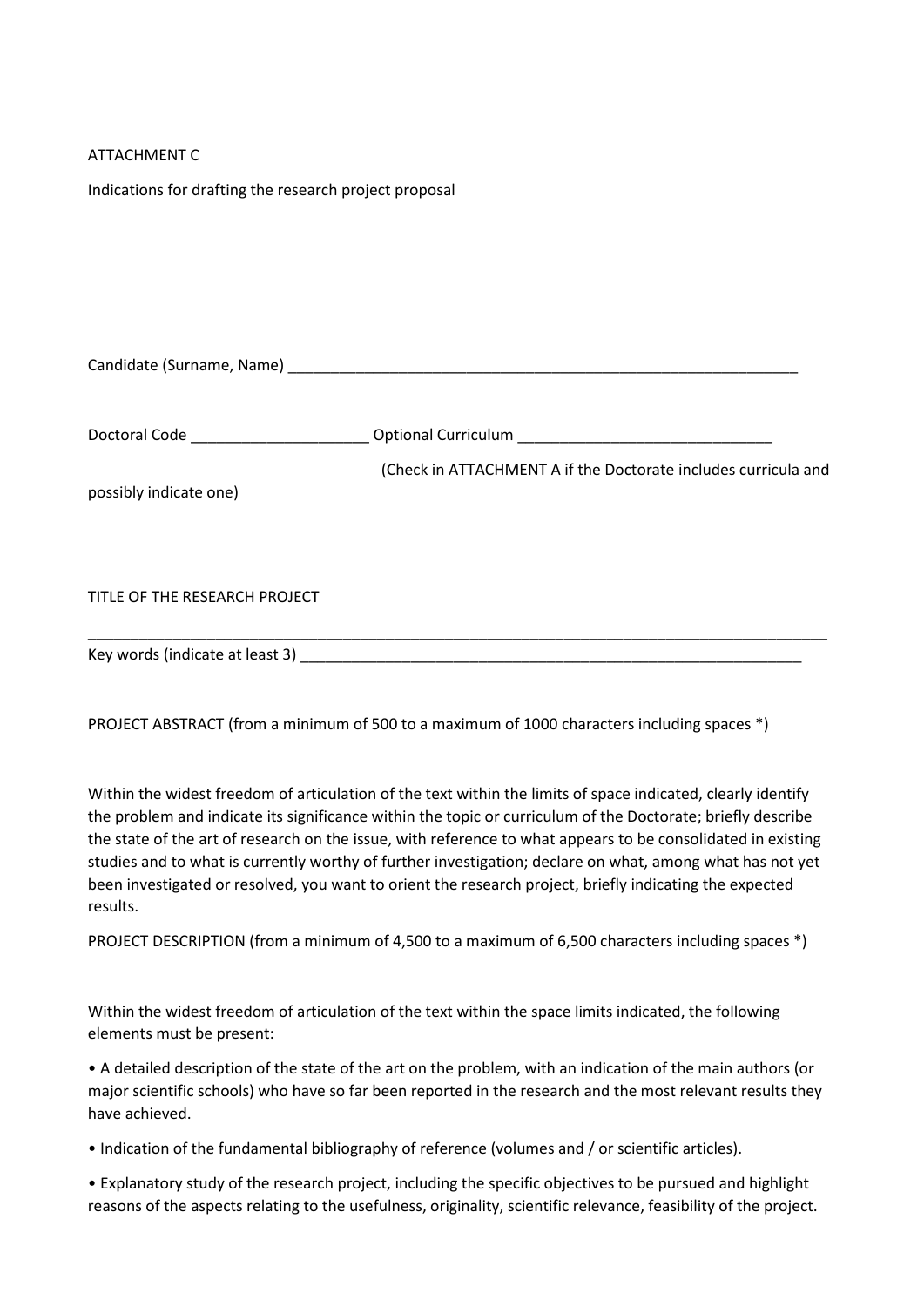• Plan of the research path, with an indication of the approach to be adopted and the methodologies on which it will rely, as well as the general timeframe needed during the three years of the Doctorate.

• Clear definition of the expected results (evidently not yet guaranteed by the state of the art of the research) and their relevance both in the disciplinary areas concerned by the Doctorate and possibly in areas external to them, with relative indication of their contribution to scientific research in terms of cognitive, methodological and interpretative innovation.

*\* Any failure to comply with the limits indicated will be considered among the negative evaluation factors and may result in non-admission to the next stage of the selection.*